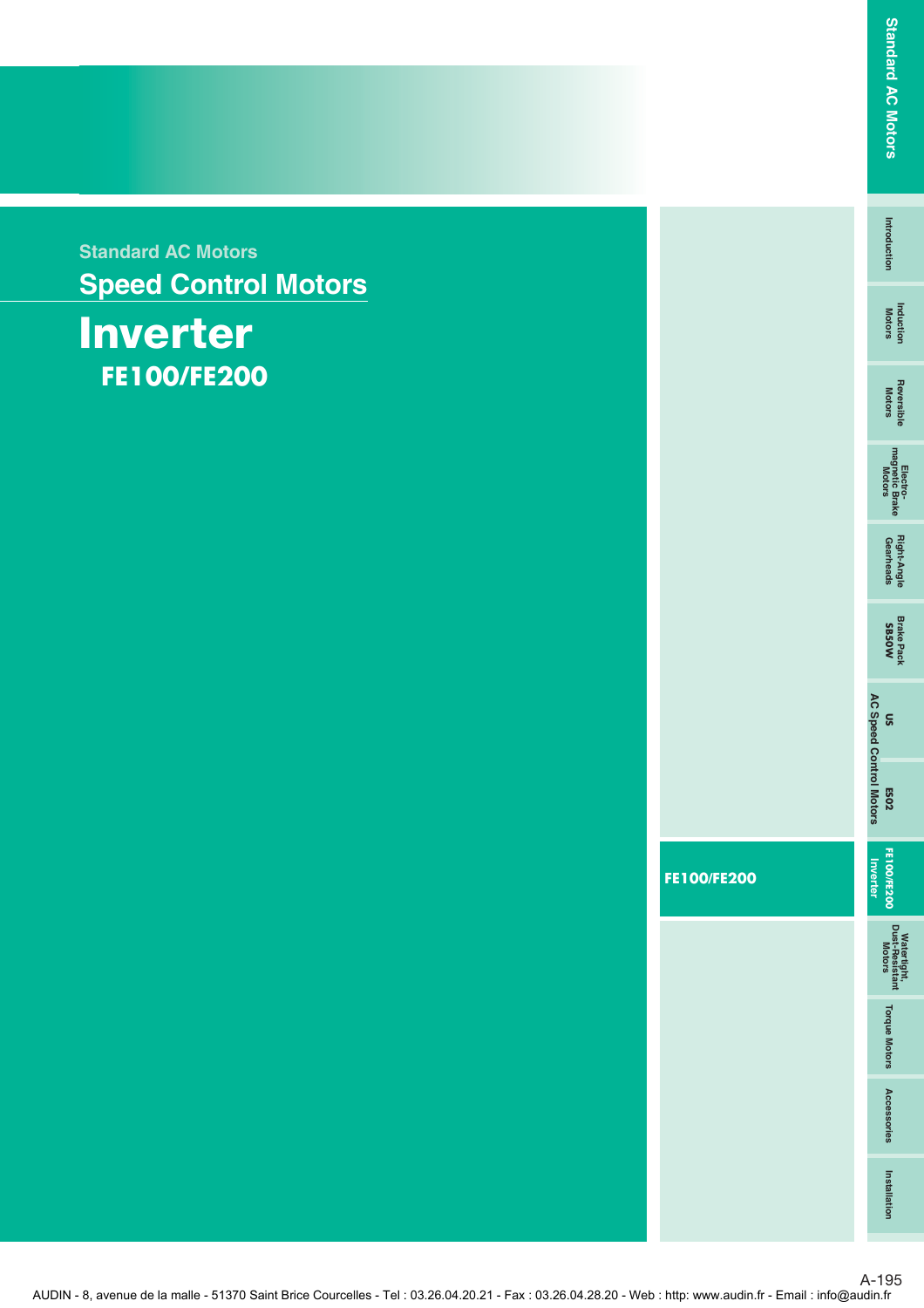A new inverter that enables speed control to be set easily, with a built-in digital display.

The inverter parameters have been set exclusively for Oriental Motor's three-phase motors, enabling the motor performance to be maximized by simply setting the output power.



List of safety standard approved products (Model, Standards, File No., Certification Body) → Page G-10



(Motor and gearhead sold separately)

## **Easy Setting**

Easy setting by simply setting a switch in accordance with the motor output power. No troublesome adjustment is required.

**FE100**: For output power of 6 W to 90 W **FE200**: For output power of 25 W to 200 W



**Motor Output Power Select Switch** (photograph: **FE100**) Remove the front panel to access the switch.

#### **Multi-Axis Control**

The **FE100**/**FE200** can be configured to the multi-axis control mode in which multiple motors can be controlled from a single inverter. For details, please contact the nearest Oriental Motor sales office.

#### **Main Functions**

Individual acceleration/deceleration setting

- Acceleration/deceleration time can be set between 0.1 and 30 seconds (at 80 Hz).
- Remote/local input switching

Control of operation, stopping and switching rotation direction can be performed using an external input signal.

Speed setting using external DC voltage

**Carrier frequency switching** 

Sink/source input switching

Various protective functions

The wiring length between the motor and inverter can be extended to maximum of 20 m. (When a connection cable (accessory) is used)

#### **• (RoHS)** RoHS-Compliant

The **FE100**/**FE200** conforms to the RoHS Directive that prohibits the use of six chemical substances including lead and cadmium. ● Details of RoHS Directive → Page G-23

## **Applicable Motors**

The **FE100**/**FE200** can be combined with 6 W to 200 W three-phase induction motors.

#### **Global Standard**

#### **World K Series**

This is a standard motor that conforms to major safety standards and supports global voltage specifications.



Output Power: 6 W, 25 W, 40 W, 60 W, 90 W

**• Global Standard COMBUST COMBUST COMBUSTER COMBUST COMBUSTER COMBUSTER COMBUSTER COMBUSTER COMBUSTER COMBUSTER COMBUSTER COMBUSTER COMBUSTER COMBUSTER COMBUSTER COMBUSTER COMBUSTER COMBUSTER COMBUSTER COMBUSTER COMBUSTER FPW Series**

> IP67-compliant. Suitable for applications where the equipment comes in contact with water or needs to be washed with water.



**BH Series** High-Output Power 200 W

The **BH** Series achieves a high output of 200 W with a frame size of 104 mm.



Output Power: 200 W

Output Power: 25 W, 40 W, 60 W, 90 W

A-196 ORIENTAL MOTOR GENERAL CATALOGUE<br> **Features A-196 / System Configuration A-197 / Product Line A-198** AUDIN - 8, avenue de la malle - 51370 Saint Brice Courcelles - Tel : 03.26.04.20.21 - Fax : 03.26.04.28.20 - Web : http: www.audin.fr - Email : info@audin.fr

**Features** 

#### **Digital Display**

The set speed is displayed digitally in frequency (Hz) or speed (r/min). The set speed of the gearhead output shaft can also be displayed. (The displayed value will be the set speed.)



#### **Easy Operation**

The speed can be set easily with the potentiometer on the inverter front panel.



#### **Maximized Motor Performance**

As the inverter parameters have been set for motors in advance, the motor performance can be maximized at both low and high speeds. (Speed setting range: 200 to 2400 r/min)

Continuous operation is also possible within the permissible torque.

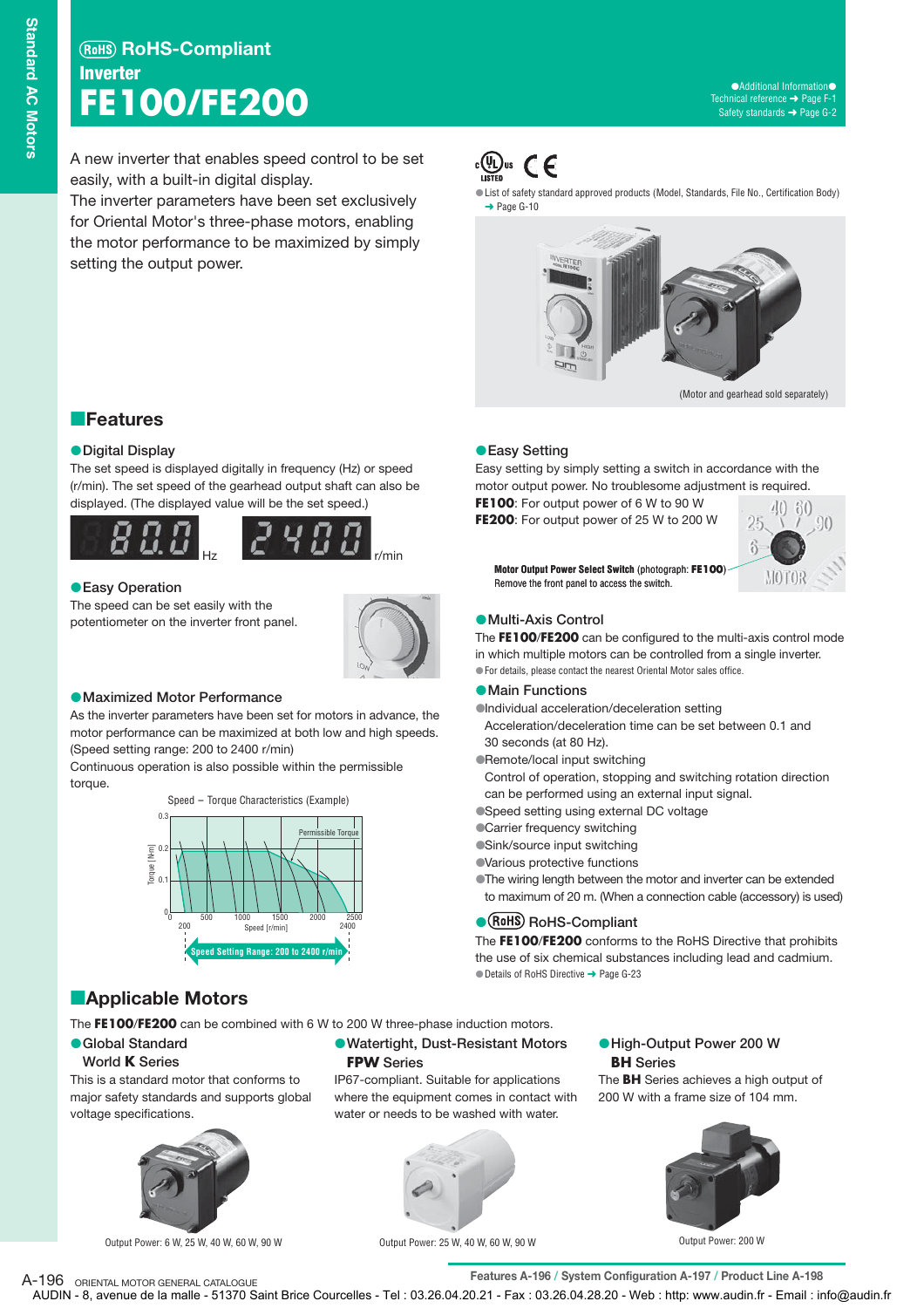## Installation **Installation**

**E**System Configuration



#### -**Example of System Configuration**

| (Body)          | (Sold separately)                                                                                     |        | (Sold separately)                |                    |                                   |                                    |
|-----------------|-------------------------------------------------------------------------------------------------------|--------|----------------------------------|--------------------|-----------------------------------|------------------------------------|
| <b>Inverter</b> | <b>World K Series</b><br><b>Long Life.</b><br>(Pinion Shaft)<br><b>Low Noise Gearhead</b>             |        | <b>Connection Cable</b><br>(1 m) | <b>Front Cover</b> | <b>Mounting</b><br><b>Bracket</b> | <b>Flexible</b><br><b>Coupling</b> |
| <b>FE100C</b>   | 41K25GN-SW2                                                                                           | 4GN25S | CCO1AC04                         | <b>PAFCO1</b>      | SOL4M5                            | MCL301012                          |
|                 | المستطيع معادلة والمساط والمستنمس والمشارعة والمتحدد والمستور والمستحدث والمستحدث والمستحدث والمستحدث |        |                                  |                    |                                   |                                    |

-Gearheads cannot be combined with round shaft type motors.

The system configuration shown above is an example. Other combinations are available.

Specifications A-198 / Characteristics A-201 / Dimensions A-202 / Connection and Operation A-203 A-197

AUDIN - 8, avenue de la malle - 51370 Saint Brice Courcelles - Tel : 03.26.04.20.21 - Fax : 03.26.04.28.20 - Web : http: www.audin.fr - Email : info@audin.fr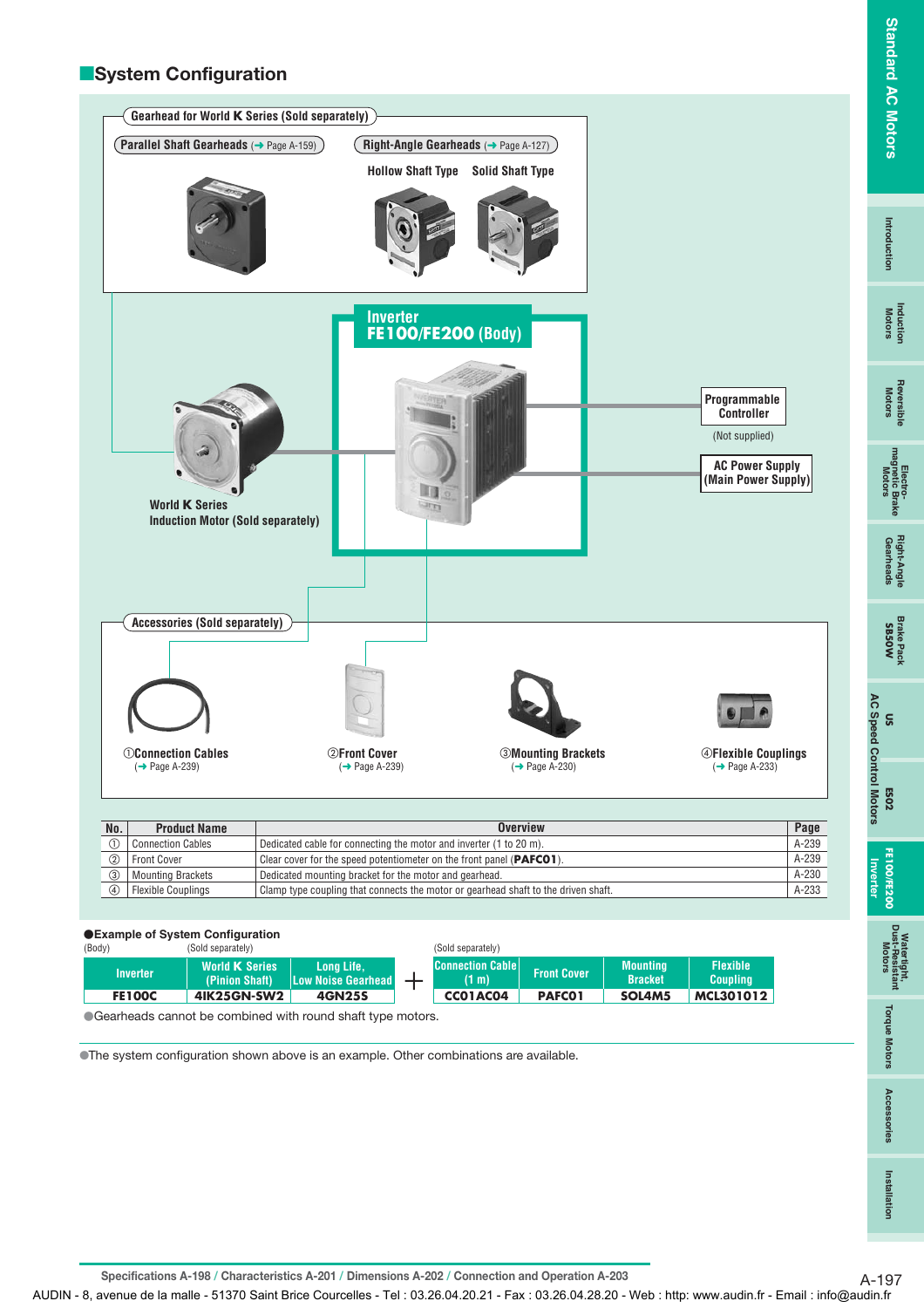$\overline{a}$  $\overline{a}$ 

## **Product Number Code**

### **O**Inverter **FE 100 C**  $(1)$  $(2)$

| (1) | 100:100 W 200:200 W                                                                        |
|-----|--------------------------------------------------------------------------------------------|
| (2) | A: Single-Phase 100-120 VAC<br>$C:$ Single-Phase 200-240 VAC<br>S: Three-Phase 200-240 VAC |
|     |                                                                                            |

## **Product Line**

#### **O**Inverter

| Maximum Output Power of<br>Applicable Motor | <b>Power Supply Voltage</b> | Model         | Page  |
|---------------------------------------------|-----------------------------|---------------|-------|
|                                             | Single-Phase 100-120 VAC    | <b>FE100A</b> | ∗     |
| 100W                                        | Single-Phase 200-240 VAC    | <b>FE100C</b> | A-199 |
|                                             | Three-Phase 200-240 VAC     | <b>FE100S</b> | ∗     |
|                                             | Single-Phase 100-120 VAC    | <b>FE200A</b> | ∗     |
| 200 W                                       | Single-Phase 200-240 VAC    | <b>FE200C</b> | A-199 |
|                                             | Three-Phase 200-240 VAC     | <b>FE200S</b> | ∗     |
|                                             |                             |               |       |

**∗** For the single-phase 100-120 VAC and three-phase 200-240 VAC models, please contact the nearest Oriental Motor sales office.

The following items are included in each product.

Inverter, Operating Manual

## **List of Applicable Motors**

|                   |                   |                     | Applicable Motor    |                         |                     | Page           |                          |                         |  |  |  |
|-------------------|-------------------|---------------------|---------------------|-------------------------|---------------------|----------------|--------------------------|-------------------------|--|--|--|
| Inverter<br>Model | Series            | Type                | <b>Motor Model</b>  |                         | <b>Product Line</b> | General        | <b>Dimensions</b>        |                         |  |  |  |
|                   |                   |                     | Pinion Shaft Type*  | <b>Round Shaft Type</b> |                     | Specifications | <b>Pinion Shaft Type</b> | <b>Round Shaft Type</b> |  |  |  |
|                   |                   |                     | 2IK6GN-SW2          | <b>2IK6A-SW2</b>        | $A-26$              |                | $A-27$                   | $A-28$                  |  |  |  |
|                   |                   |                     | <b>4IK25GN-SW2</b>  | 41K25A-SW2              | $A-34$              |                | $A-36$                   | $A-36$                  |  |  |  |
|                   |                   | <b>Lead Wire</b>    | <b>5IK40GN-SW2</b>  | <b>5IK40A-SW2</b>       | $A-38$              |                | $A-40$                   | $A-40$                  |  |  |  |
|                   |                   |                     | <b>5IK60GE-SW2</b>  | <b>5IK60A-SW2</b>       | $A-42$              |                | $A-44$                   | $A-44$                  |  |  |  |
|                   | World K Series    |                     | <b>5IK90GE-SW2</b>  | <b>5IK90A-SW2</b>       | $A-46$              | $A-25$         | $A-48$                   | $A-48$                  |  |  |  |
| <b>FE100C</b>     |                   |                     | 2IK6GN-SW2B         | 2IK6A-SW2B              | $A-26$              |                | $A-28$                   | $A-28$                  |  |  |  |
|                   |                   |                     | <b>4IK25GN-SW2T</b> | <b>4IK25A-SW2T</b>      | $A-34$              |                | $A-36$                   | $A-36$                  |  |  |  |
|                   |                   | <b>Terminal Box</b> | 5IK40GN-SW2T        | <b>5IK40A-SW2T</b>      | $A-38$              |                | $A-40$                   | $A-40$                  |  |  |  |
|                   |                   |                     | 5IK60GE-SW2T        | <b>5IK60A-SW2T</b>      | $A-42$              |                | A-44                     | $A-44$                  |  |  |  |
|                   |                   |                     | 5IK90GE-SW2T        | <b>5IK90A-SW2T</b>      | $A-46$              |                | $A-48$                   | $A-48$                  |  |  |  |
|                   |                   |                     | <b>FPW425S2-</b>    |                         |                     |                | $A-213$                  |                         |  |  |  |
|                   | <b>FPW</b> Series |                     | <b>FPW540S2-</b>    |                         | $A-210$             | $A-211$        | $A-213$                  |                         |  |  |  |
|                   |                   |                     | <b>FPW560S2-</b>    |                         |                     |                | $A-214$                  |                         |  |  |  |
|                   |                   |                     | <b>FPW690S2-</b>    |                         |                     |                | $A-214$                  |                         |  |  |  |
|                   |                   |                     | <b>BHI62ST-□RH</b>  |                         |                     |                | $A-52$                   |                         |  |  |  |
| <b>FE200C</b>     | <b>BH</b> Series  | <b>Terminal Box</b> | <b>BHI62ST-□RA</b>  | <b>BHI62ST-A</b>        | $A-50$              | $A-25$         | $A-53$                   | $A-54$                  |  |  |  |
|                   |                   |                     | <b>BHI62ST-</b> □   |                         |                     |                | $A-53$                   |                         |  |  |  |

**<sup>∗</sup>The BH** Series is combination type, and the **FPW** Series is geared type.

 $\bullet$  Enter the gear ratio in the box ( $\Box$ ) within the model name.

## **E**Specifications of Motor and Inverter Combinations

: Impedance protected

: Contains a built-in thermal protector (automatic return type).

The set speed displayed on the product is calculated based on the following formula:

Set frequency  $[Hz] \times 30 =$  Set speed [r/min]

The actual speed varies depending on the load condition. Check the speed – torque characteristics on pages A-201 $\sim$ 202.

#### **World K Series/Inverter**

|              |                                    | Motor Model                                                                  |                        | Power Supply Input           |                        |              |                      | Permissible Torque                                 | <b>Speed Setting Range</b> |                              |  |
|--------------|------------------------------------|------------------------------------------------------------------------------|------------------------|------------------------------|------------------------|--------------|----------------------|----------------------------------------------------|----------------------------|------------------------------|--|
|              |                                    | Upper Model Name: Pinion Shaft Type<br>Lower Model Name (): Round Shaft Type | Applicable<br>Inverter | Voltage<br><b>VAC</b>        | <b>Frequency</b><br>Hz | Current<br>A | Output<br>Power<br>W | Set Frequency<br>Hz<br>(Set Speed)<br>$r/min$ )    | Torque<br>mN·m             | Hz<br>(r/min)                |  |
|              | <b>Lead Wire Type</b>              | <b>Terminal Box Type</b>                                                     |                        |                              |                        |              |                      |                                                    |                            |                              |  |
| $\mathbf{Z}$ | 2IK6GN-SW2<br>(2IK6A-SW2)          | 2IK6GN-SW2B<br>(2IK6A-SW2B)                                                  | <b>FE100C</b>          | Single-Phase 200-240<br>±10% |                        | 0.42         | 6                    | 6.6(200)<br>$15 - 50(450 - 1500)$<br>80 (2400)     | 42<br>49<br>28             |                              |  |
| <b>TP</b>    | 41K25GN-SW2<br>(41K25A-SW2)        | <b>4IK25GN-SW2T</b><br>(41K25A-SW2T)                                         | <b>FE100C</b>          | Single-Phase 200-240<br>±10% |                        | 0.77         | 25                   | 6.6(200)<br>$10\neg 50(300\neg 1500)$<br>80 (2400) | 150<br>190<br>100          |                              |  |
| <b>TP</b>    | <b>5IK40GN-SW2</b><br>(51K40A-SW2) | 5IK40GN-SW2T<br>(51K40A-SW2T)                                                | <b>FE100C</b>          | Single-Phase 200-240<br>±10% | 50/60<br>±10%          | 0.96         | 40                   | $6.6 \sim 50 (200 \sim 1500)$<br>80 (2400)         | 300<br>160                 | $6.6 - 80$<br>$(200 - 2400)$ |  |
| <b>TP</b>    | <b>5IK60GE-SW2</b><br>(51K60A-SW2) | 5IK60GE-SW2T<br>(51K60A-SW2T)                                                | <b>FE100C</b>          | Single-Phase 200-240<br>±10% |                        | 1.3          | 60                   | 6.6(200)<br>$10\sim 50(300\sim 1500)$<br>80 (2400) | 310<br>450<br>260          |                              |  |
| <b>TP</b>    | <b>5IK90GE-SW2</b><br>(51K90A-SW2) | 5IK90GE-SW2T<br>(51K90A-SW2T)                                                | <b>FE100C</b>          | Single-Phase 200-240<br>±10% |                        | 1.6          | 80                   | 6.6(200)<br>$10\neg 60(300\neg 1800)$<br>80 (2400) | 450<br>500<br>360          |                              |  |

A-198 ORIENTAL MOTOR GENERAL CATALOGUE<br> **Features A-196 / System Configuration A-197 / Product Line A-198**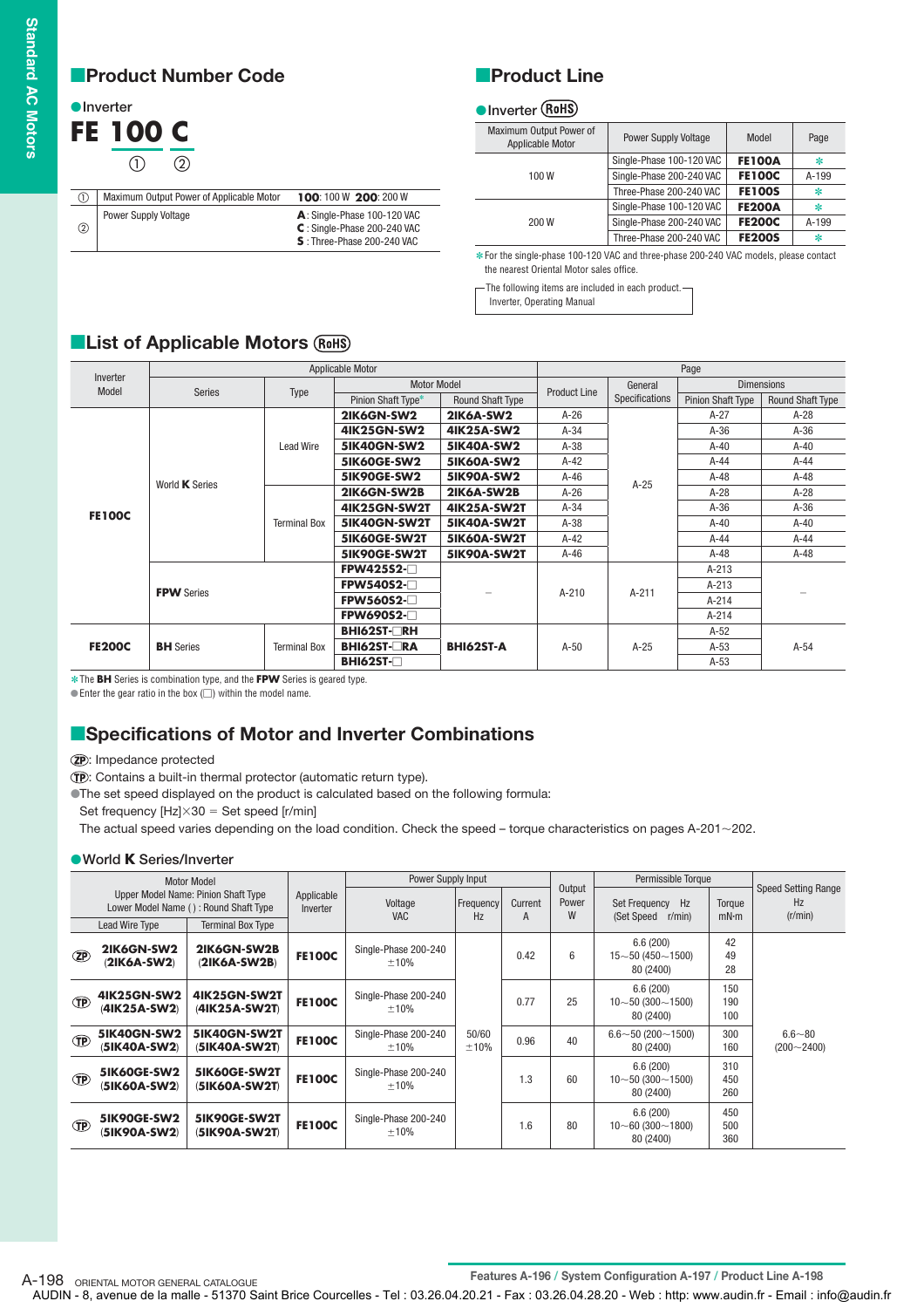#### **FPW Series/Inverter**

|                                           |                        | Power Supply Input             |                 |      |                      | Permissible Torque                             |                   |                                             |
|-------------------------------------------|------------------------|--------------------------------|-----------------|------|----------------------|------------------------------------------------|-------------------|---------------------------------------------|
| <b>Motor Model</b><br><b>Geared Motor</b> | Applicable<br>Inverter | Voltage<br><b>VAC</b>          | Frequency<br>Hz |      | Output<br>Power<br>W | Set Frequency Hz<br>(Set Speed r/min)          | Torque<br>mN·m    | <b>Speed Setting Range</b><br>Hz<br>(r/min) |
| <b>FPW425S2-</b><br><b>TP</b>             | <b>FE100C</b>          | Single-Phase 200-240 $\pm$ 10% |                 | 0.77 | 25                   | 6.6(200)<br>$10 - 50(300 - 1500)$<br>80 (2400) | 150<br>190<br>100 |                                             |
| <b>FPW540S2-</b><br><b>TP</b>             | <b>FE100C</b>          | Single-Phase 200-240 $\pm$ 10% | 50/60           | 0.96 | 40                   | $6.6 \sim 50 (200 \sim 1500)$<br>80 (2400)     | 300<br>160        | $6.6 - 80$                                  |
| <b>FPW560S2-</b><br><b>TP</b>             | <b>FE100C</b>          | Single-Phase 200-240 $\pm$ 10% | ±10%            | 1.3  | 60                   | 6.6(200)<br>$10 - 50(300 - 1500)$<br>80 (2400) | 380<br>450<br>260 | $(200 - 2400)$                              |
| <b>FPW690S2-</b><br>(TP)                  | <b>FE100C</b>          | Single-Phase 200-240 $\pm$ 10% |                 | 1.8  | 90                   | $6.6 \sim 50 (200 \sim 1500)$<br>80 (2400)     | 680<br>360        |                                             |

 $\bullet$  Enter the gear ratio in the box ( $\Box$ ) within the model name.

#### **BH Series/Inverter**

|                                                                                  |                        | Power Supply Input             |                 |              |                      | Permissible Torque                             |                       |                                             |
|----------------------------------------------------------------------------------|------------------------|--------------------------------|-----------------|--------------|----------------------|------------------------------------------------|-----------------------|---------------------------------------------|
| <b>Motor Model</b><br><b>Combination Type</b><br>Model Name (): Round Shaft Type | Applicable<br>Inverter | Voltage<br><b>VAC</b>          | Frequency<br>Hz | Current<br>A | Output<br>Power<br>W | Set Frequency Hz<br>$r/min$ )<br>(Set Speed)   | Torque<br>$N \cdot m$ | <b>Speed Setting Range</b><br>Hz<br>(r/min) |
| <b>BHI62ST-□RH, BHI62ST-□RA</b><br><b>TP</b><br><b>BHI62ST-O, (BHI62ST-A)</b>    | <b>FE200C</b>          | Single-Phase 200-240 $\pm$ 10% | 50/60<br>±10%   | 2.8          | 170                  | 6.6(200)<br>$20 - 40(600 - 1200)$<br>80 (2400) | i.29<br>1.49<br>0.70  | $6.6 - 80$<br>$(200 - 2400)$                |

 $\bullet$  Enter the gear ratio in the box ( $\Box$ ) within the model name.

## **Common Specifications**

| Inverter (RoHS)                            |                                                        |     |                                                                                                                                                                                                                                                                                                                                                                                                                                                                                                                                                                                                                                                                                                                                                                                                                                                                                                                                                                                                                                                                                                           |                                                                                                                           |  |  |  |  |  |  |  |  |  |  |
|--------------------------------------------|--------------------------------------------------------|-----|-----------------------------------------------------------------------------------------------------------------------------------------------------------------------------------------------------------------------------------------------------------------------------------------------------------------------------------------------------------------------------------------------------------------------------------------------------------------------------------------------------------------------------------------------------------------------------------------------------------------------------------------------------------------------------------------------------------------------------------------------------------------------------------------------------------------------------------------------------------------------------------------------------------------------------------------------------------------------------------------------------------------------------------------------------------------------------------------------------------|---------------------------------------------------------------------------------------------------------------------------|--|--|--|--|--|--|--|--|--|--|
|                                            | Model                                                  |     | <b>FE100C</b>                                                                                                                                                                                                                                                                                                                                                                                                                                                                                                                                                                                                                                                                                                                                                                                                                                                                                                                                                                                                                                                                                             | <b>FE200C</b>                                                                                                             |  |  |  |  |  |  |  |  |  |  |
|                                            | Maximum Output Power of Applicable Motor               | W   | 100                                                                                                                                                                                                                                                                                                                                                                                                                                                                                                                                                                                                                                                                                                                                                                                                                                                                                                                                                                                                                                                                                                       | 200                                                                                                                       |  |  |  |  |  |  |  |  |  |  |
| <b>Output Power</b>                        | <b>Rated Output Voltage</b>                            | VAC |                                                                                                                                                                                                                                                                                                                                                                                                                                                                                                                                                                                                                                                                                                                                                                                                                                                                                                                                                                                                                                                                                                           | Three-Phase 200 (varies depending on the power supply voltage and load condition)                                         |  |  |  |  |  |  |  |  |  |  |
|                                            | <b>Rated Output Current</b>                            | A   | 0.7                                                                                                                                                                                                                                                                                                                                                                                                                                                                                                                                                                                                                                                                                                                                                                                                                                                                                                                                                                                                                                                                                                       | 1.4                                                                                                                       |  |  |  |  |  |  |  |  |  |  |
| <b>Power Supply</b><br>Input               | <b>Rated Voltage</b>                                   | VAC | Single-Phase 200-240<br>±10%                                                                                                                                                                                                                                                                                                                                                                                                                                                                                                                                                                                                                                                                                                                                                                                                                                                                                                                                                                                                                                                                              | Single-Phase 200-240<br>±10%                                                                                              |  |  |  |  |  |  |  |  |  |  |
|                                            | <b>Rated Frequency</b>                                 | Hz  |                                                                                                                                                                                                                                                                                                                                                                                                                                                                                                                                                                                                                                                                                                                                                                                                                                                                                                                                                                                                                                                                                                           | $50/60 \pm 5\%$                                                                                                           |  |  |  |  |  |  |  |  |  |  |
|                                            | <b>Control Method</b>                                  |     |                                                                                                                                                                                                                                                                                                                                                                                                                                                                                                                                                                                                                                                                                                                                                                                                                                                                                                                                                                                                                                                                                                           | Sinusoidal PWM method (V/f control)                                                                                       |  |  |  |  |  |  |  |  |  |  |
| Control                                    | <b>Speed Setting Range</b>                             |     | 6.6~80 Hz (200~2400 r/min)                                                                                                                                                                                                                                                                                                                                                                                                                                                                                                                                                                                                                                                                                                                                                                                                                                                                                                                                                                                                                                                                                |                                                                                                                           |  |  |  |  |  |  |  |  |  |  |
| Characteristics/                           | Acceleration/Deceleration Time                         |     |                                                                                                                                                                                                                                                                                                                                                                                                                                                                                                                                                                                                                                                                                                                                                                                                                                                                                                                                                                                                                                                                                                           | $0.1 - 30$ s (at 80 Hz)                                                                                                   |  |  |  |  |  |  |  |  |  |  |
| Performance                                | <b>Speed Setting Method</b>                            |     |                                                                                                                                                                                                                                                                                                                                                                                                                                                                                                                                                                                                                                                                                                                                                                                                                                                                                                                                                                                                                                                                                                           | Speed potentiometer on the inverter front panel/DC voltage input ( $0 \sim 10$ VDC)                                       |  |  |  |  |  |  |  |  |  |  |
|                                            | <b>Voltage/Frequency Characteristics</b>               |     |                                                                                                                                                                                                                                                                                                                                                                                                                                                                                                                                                                                                                                                                                                                                                                                                                                                                                                                                                                                                                                                                                                           | Selectable from among 5 levels according to the motor output power using rotary switches                                  |  |  |  |  |  |  |  |  |  |  |
|                                            | <b>Input Signal</b>                                    |     | Photocoupler Input: Input resistance 3.3 k $\Omega$ Driven by +15 V internal power supply<br>RUN/STOP, FWD/REV, Alarm reset                                                                                                                                                                                                                                                                                                                                                                                                                                                                                                                                                                                                                                                                                                                                                                                                                                                                                                                                                                               |                                                                                                                           |  |  |  |  |  |  |  |  |  |  |
|                                            | <b>Output Signal</b>                                   |     | Open-collector output: 26.4 VDC, 10 mA max.<br>Running output, Alarm output                                                                                                                                                                                                                                                                                                                                                                                                                                                                                                                                                                                                                                                                                                                                                                                                                                                                                                                                                                                                                               |                                                                                                                           |  |  |  |  |  |  |  |  |  |  |
|                                            | <b>Set Speed Display</b>                               |     | The set speed of motor*1 is displayed.                                                                                                                                                                                                                                                                                                                                                                                                                                                                                                                                                                                                                                                                                                                                                                                                                                                                                                                                                                                                                                                                    |                                                                                                                           |  |  |  |  |  |  |  |  |  |  |
| Function                                   | Remote/Local Switching<br>RUN/STOP, FWD/REV            |     | Operation using the RUN/STAND-BY switch or external input signals can be selected.<br>(Factory setting: Local)                                                                                                                                                                                                                                                                                                                                                                                                                                                                                                                                                                                                                                                                                                                                                                                                                                                                                                                                                                                            |                                                                                                                           |  |  |  |  |  |  |  |  |  |  |
|                                            | <b>Carrier Frequency Switching</b>                     |     | The carrier frequency can be switched if you want to reduce leak current from the cable connecting the inverter and motor.<br>(Factory setting: 15 kHz)                                                                                                                                                                                                                                                                                                                                                                                                                                                                                                                                                                                                                                                                                                                                                                                                                                                                                                                                                   |                                                                                                                           |  |  |  |  |  |  |  |  |  |  |
|                                            | Sink/Source Switching                                  |     | Sink input (0 V, common) or source input (24 V, common) can be selected. (Factory setting: Source)                                                                                                                                                                                                                                                                                                                                                                                                                                                                                                                                                                                                                                                                                                                                                                                                                                                                                                                                                                                                        |                                                                                                                           |  |  |  |  |  |  |  |  |  |  |
|                                            | Frequency/Speed Display Switching                      |     | The speed display can be switched to the set frequency or set speed. (Factory setting: Frequency)                                                                                                                                                                                                                                                                                                                                                                                                                                                                                                                                                                                                                                                                                                                                                                                                                                                                                                                                                                                                         |                                                                                                                           |  |  |  |  |  |  |  |  |  |  |
|                                            | Switching to Speed Display Based on<br>Gear Ratio*2    |     | The set speed shown on the speed display can be changed to the speed based on the gear ratio.<br>One of 96 levels can be set using two rotary switches. (Factory setting: Gear ratio of 1:1)                                                                                                                                                                                                                                                                                                                                                                                                                                                                                                                                                                                                                                                                                                                                                                                                                                                                                                              |                                                                                                                           |  |  |  |  |  |  |  |  |  |  |
| <b>Protective Function</b>                 |                                                        |     | If any of the following protective functions is activated, the motor will be stopped by means of base blocking action:<br>. Overcurrent protection: The inverter output current exceeded approximately 200% of the rated output current.<br>. Circuit overheat protection: The internal temperature of the inverter rose to beyond the allowable level.<br>. Overvoltage protection: The internal voltage of the inverter exceeded the allowable level.<br>· Undervoltage protection: The internal voltage of the inverter dropped to below the allowable level.<br>. Motor overheat protection: The built-in thermal protector of the motor was actuated, or the wiring between the motor and<br>inverter has a missing phase*3.<br>. Circuit error: An error occurred in the built-in CPU of the inverter etc.<br>inverter for approximately 1 minute.<br>· Setting error: The output select switch or gear ratio setting switch was set to a value outside the setting range.<br>· Ground fault protection: Ground fault occurred on the output side of the inverter, and ground fault current flowed. | Overload protection: The inverter output current has remained above approximately 150% of the rated output current of the |  |  |  |  |  |  |  |  |  |  |
| Wiring Distance between Inverter and Motor |                                                        |     |                                                                                                                                                                                                                                                                                                                                                                                                                                                                                                                                                                                                                                                                                                                                                                                                                                                                                                                                                                                                                                                                                                           | 20 m max. (when the connection cable CC20AC04 is used)                                                                    |  |  |  |  |  |  |  |  |  |  |
| <b>Cooling Condition</b>                   |                                                        |     |                                                                                                                                                                                                                                                                                                                                                                                                                                                                                                                                                                                                                                                                                                                                                                                                                                                                                                                                                                                                                                                                                                           | Natural ventilation                                                                                                       |  |  |  |  |  |  |  |  |  |  |
|                                            | 7-Segment Display                                      |     |                                                                                                                                                                                                                                                                                                                                                                                                                                                                                                                                                                                                                                                                                                                                                                                                                                                                                                                                                                                                                                                                                                           | Set speed, Alarm code                                                                                                     |  |  |  |  |  |  |  |  |  |  |
| <b>Display</b>                             | <b>LED</b> Indicators                                  |     |                                                                                                                                                                                                                                                                                                                                                                                                                                                                                                                                                                                                                                                                                                                                                                                                                                                                                                                                                                                                                                                                                                           | POWER, Unit of set speed display (r/min, Hz)                                                                              |  |  |  |  |  |  |  |  |  |  |
| Mass<br>kg                                 |                                                        |     | 0.4                                                                                                                                                                                                                                                                                                                                                                                                                                                                                                                                                                                                                                                                                                                                                                                                                                                                                                                                                                                                                                                                                                       | 0.5                                                                                                                       |  |  |  |  |  |  |  |  |  |  |
|                                            | *1 Different from the actual speed of the motor shaft. |     |                                                                                                                                                                                                                                                                                                                                                                                                                                                                                                                                                                                                                                                                                                                                                                                                                                                                                                                                                                                                                                                                                                           |                                                                                                                           |  |  |  |  |  |  |  |  |  |  |

✽

2 This function is disabled in the frequency display mode.

**∗3** Excluding motors with output of 6 W.

Specifications A-198 / Characteristics A-201 / Dimensions A-202 / Connection and Operation A-203 A-199

AUDIN - 8, avenue de la malle - 51370 Saint Brice Courcelles - Tel : 03.26.04.20.21 - Fax : 03.26.04.28.20 - Web : http: www.audin.fr - Email : info@audin.fr

Introduction **Intro duction**

**Induction Motors**

Right-Angle<br>Gearheads

**Brake Pack SB50W**

**FE100/FE200**

Watertight,<br>Dust-Resistant<br>Motors

**Torque Motors** 

**Inverter**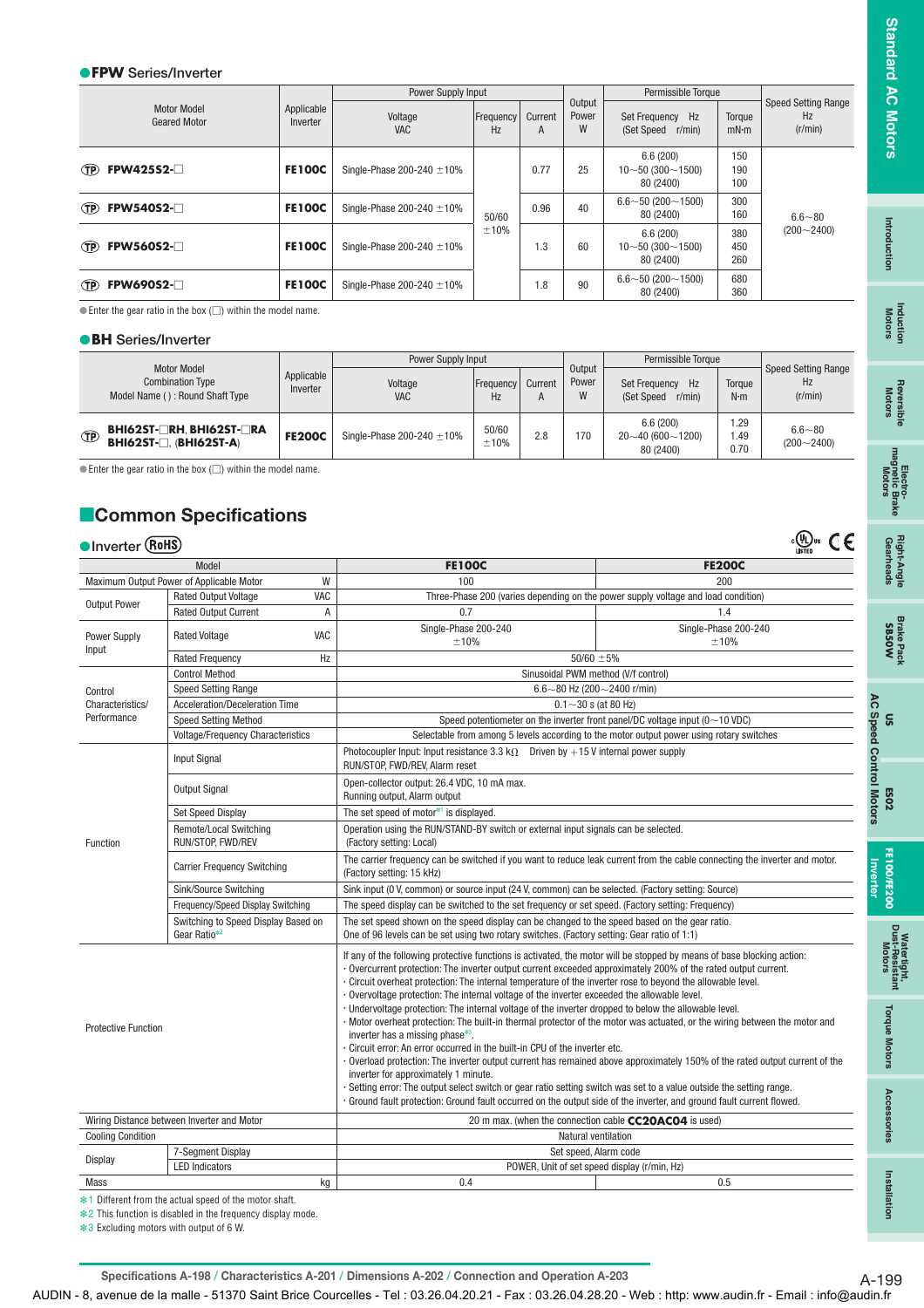## **General Specifications**

#### **O**Inverter

|                              | Item                       | Specifications                                                                                                                                                                                                                       |  |  |  |  |  |  |  |  |  |
|------------------------------|----------------------------|--------------------------------------------------------------------------------------------------------------------------------------------------------------------------------------------------------------------------------------|--|--|--|--|--|--|--|--|--|
| <b>Insulation Resistance</b> |                            | 100 $\mathsf{M}\Omega$ or more when measured by a 500 VDC megger between the main circuit terminal and ground terminal (control circuit<br>terminal) after continuous operation under normal ambient temperature and humidity.       |  |  |  |  |  |  |  |  |  |
| Dielectric Strength          |                            | Sufficient to withstand 1.85 kV at 50 Hz or 60 Hz applied between the main circuit terminal and ground terminal (control circuit<br>terminal) for 1 minute after continuous operation under normal ambient temperature and humidity. |  |  |  |  |  |  |  |  |  |
|                              | <b>Ambient Temperature</b> | $-10$ $\sim$ +50 $^{\circ}$ C (non-freezing)                                                                                                                                                                                         |  |  |  |  |  |  |  |  |  |
| <b>Operating Environment</b> | <b>Ambient Humidity</b>    | 95% or less (non-condensing)                                                                                                                                                                                                         |  |  |  |  |  |  |  |  |  |
|                              | Atmosphere                 | No corrosive gases or dust                                                                                                                                                                                                           |  |  |  |  |  |  |  |  |  |
| Degree of Protection         |                            | IP10 (IP20 for inverter front panel)                                                                                                                                                                                                 |  |  |  |  |  |  |  |  |  |

**Notes:**

Do not measure insulation resistance or perform the dielectric strength test while the motor and inverter are connected.

## **Gearmotor - Torque Table**

| ● World K Series/Inverter          |                    |                                       |      |                                                                                                                              |     |     |     |                    |      |     |     |     |     |      |                            |      |                 |      |                      |                 |     | Unit = $N \cdot m$ |
|------------------------------------|--------------------|---------------------------------------|------|------------------------------------------------------------------------------------------------------------------------------|-----|-----|-----|--------------------|------|-----|-----|-----|-----|------|----------------------------|------|-----------------|------|----------------------|-----------------|-----|--------------------|
|                                    |                    | <b>Gear Ratio</b>                     |      |                                                                                                                              |     |     |     |                    |      |     |     |     |     |      |                            |      |                 |      |                      |                 |     |                    |
| Model<br>Motor/Gearhead            |                    | Set Frequency Hz<br>(Set Speed r/min) | 3    | 3.6                                                                                                                          | 5   | 6   | 7.5 | 9                  | 12.5 | 15  | 18  | 25  | 30  | 36   | 50                         | 60   | 75              | 90   |                      | $100$   120     |     | 150 180            |
|                                    |                    | 6.6(200)                              |      | $\vert 0.10 \vert 0.12 \vert 0.17 \vert 0.20 \vert 0.26 \vert 0.31 \vert 0.43 \vert 0.51 \vert 0.61 \vert 0.77 \vert 0.92$   |     |     |     |                    |      |     |     |     |     | 1.1  | 1.4                        | 1.7  | 2.1             | 2.5  | 2.8                  | 3               | 3   | 3                  |
| 2IK6GN-SW2<br>2IK6GN-SW2B          | $2$ GN $\Box$ S    | $15 - 50(450 - 1500)$                 |      | $\vert 0.12 \vert 0.14 \vert 0.20 \vert 0.24 \vert 0.30 \vert 0.36 \vert 0.50 \vert 0.60 \vert 0.71 \vert 0.89$              |     |     |     |                    |      |     |     |     | 1.1 | 1.3  | 1.6                        | 1.9  | 2.4             | 2.9  | 3                    | 3               | 3   | 3                  |
|                                    |                    | 80 (2400)                             |      | $\vert 0.068 \vert 0.082 \vert 0.11 \vert 0.14 \vert 0.17 \vert 0.20 \vert 0.28 \vert 0.34 \vert 0.41 \vert 0.51 \vert 0.61$ |     |     |     |                    |      |     |     |     |     |      | 0.7410.92                  | 1.1  | 1.4             | 1.7  | 1.8                  | 2.2             | 2.8 | 3                  |
| <b>4IK25GN-SW2</b>                 |                    | 6.6(200)                              |      | $0.36$ $0.44$ $0.61$ $0.73$ $0.91$                                                                                           |     |     |     | 1.1                | 1.5  | 1.8 | 2.2 | 2.7 | 3.3 | 3.9  | 5.0                        | 5.9  | 7.4             | 8    | 8                    |                 | 8   | 8                  |
| <b>4IK25GN-SW2T</b>                | 4GN□S              | $10 - 50(300 - 1500)$                 |      | $\vert 0.46 \vert 0.55 \vert 0.77 \vert 0.92 \vert$                                                                          |     |     | 1.2 | 1.4                | 1.9  | 2.3 | 2.8 | 3.5 | 4.2 | 5.0  | 6.3                        | 7.5  | 8               | 8    | 8                    | 8               | 8   | 8                  |
|                                    |                    | 80 (2400)                             |      | $0.24 \times 0.29 \times 41 \times 49 \times 61$                                                                             |     |     |     | $\vert 0.73 \vert$ | 1.0  | 1.2 | 1.5 | 1.8 | 2.2 | 2.6  | 3.3                        | 4.0  | 5.0             | 5.9  | 6.6                  | 7.9             | 8   | 8                  |
| <b>5IK40GN-SW2</b>                 | $5$ GN $\square$ S | $6.6 \sim 50 (200 \sim 1500)$         |      | $0.73$ 0.87                                                                                                                  | 1.2 | 1.5 | 1.8 | 2.2                | 3.0  | 3.6 | 4.4 | 5.5 | 6.6 | 7.9  | 9.9                        | 10   | 10 <sup>1</sup> | 10   | 10                   | 10 <sup>1</sup> | 10  | 10                 |
| 5IK40GN-SW2T                       |                    | 80 (2400)                             |      | $0.39$ $0.47$ $0.65$ $0.78$ $0.97$                                                                                           |     |     |     | 1.2                | 1.6  | 1.9 | 2.3 | 2.9 | 3.5 | 4.2  | 5.3                        | 6.3  | 7.9             | 9.5  | 10                   | 10 <sup>1</sup> | 10  | 10                 |
|                                    |                    | 6.6(200)                              |      | $0.75$ $0.90$ $ $                                                                                                            | 1.3 | 1.5 | 1.9 | 2.3                | 2.8  | 3.4 | 4.1 | 5.1 | 6.1 | 7.4  | 10.2                       |      | $12.3$   13.7   | 16.5 | 18.3                 | 20              | 20  | 20                 |
| <b>5IK60GE-SW2</b><br>5IK60GE-SW2T | $5GE\square$       | $10\sim 50(300\sim 1500)$             | 1.1  | 1.3                                                                                                                          | 1.8 | 2.2 | 2.7 | 3.3                | 4.1  | 4.9 | 5.9 | 7.4 | 8.9 | 10.7 |                            |      | 14.9 17.8 19.9  | 20   | 20                   | 20              | 20  | 20                 |
|                                    |                    | 80 (2400)                             | 0.63 | 0.76                                                                                                                         | 11  | 1.3 | 1.6 | 1.9                | 2.4  | 2.8 | 3.4 | 4.3 | 5.1 | 6.2  | 8.6                        |      | $10.3$   11.5   |      | $13.8$   15.3   18.4 |                 | 20  | 20                 |
|                                    |                    | 6.6(200)                              | 1.1  | 1.3                                                                                                                          | 1.8 | 2.2 | 2.7 | 3.3                | 4.1  | 4.9 | 5.9 | 7.4 | 8.9 | 10.7 | 14.9                       |      | 17.8 19.9       | 20   | 20                   | 20              | 20  | 20                 |
| <b>5IK90GE-SW2</b><br>5IK90GE-SW2T | $5GE \Box S$       | $10 - 60(300 - 1800)$                 | 1.2  | 1.5                                                                                                                          | 2.0 | 2.4 | 3.0 | 3.6                | 4.6  | 5.5 | 6.6 | 8.3 | 9.9 | 11.9 | 16.5                       | 19.8 | 20              | 20   | 20                   | 20              | 20  | 20                 |
|                                    |                    | 80 (2400)                             | 0.87 | 1.0                                                                                                                          | 1.5 | 1.7 | 2.2 | 2.6                | 3.3  | 3.9 | 4.7 | 5.9 | 7.1 |      | $8.6$   11.9   14.3   15.9 |      |                 | 19.1 | 20                   | 20              | 20  | 20                 |

#### **FPW** Series/Inverter **Nm** Unit = Nm

|                              | Gear Ratio                            |              |                             |     |     |                                                                |           |      |     |     |                          |     |     |               |     |     |                      |     |                                               |         |    |
|------------------------------|---------------------------------------|--------------|-----------------------------|-----|-----|----------------------------------------------------------------|-----------|------|-----|-----|--------------------------|-----|-----|---------------|-----|-----|----------------------|-----|-----------------------------------------------|---------|----|
| Model<br><b>Geared Motor</b> | Set Frequency Hz<br>(Set Speed r/min) | $\mathbf{3}$ | 3.6                         | 5   | 6   | 7.5                                                            | - 9       | 12.5 | 15  | 18  | 25                       | 30  | 36  | 50            | 60  | 75  | 90                   |     | $100$   120                                   | 150 180 |    |
|                              | 6.6(200)                              |              |                             |     |     | $\vert 0.36 \vert 0.44 \vert 0.61 \vert 0.73 \vert 0.91 \vert$ | 1.1       | 1.5  | 1.8 | 2.2 | 2.7                      | 3.3 | 3.9 | 5.0           | 5.9 | 7.4 | 8                    | 8   | 8                                             | 8       | 8  |
| FPW425S2-                    | $10 - 50(300 - 1500)$                 |              | $0.46$   0.55   0.77   0.92 |     |     | 1.2                                                            | 1.4       | 1.9  | 2.3 | 2.8 | 3.5                      | 4.2 | 5.0 | 6.3           | 7.5 | 8   | 8                    | 8   | 8                                             | 8       | 8  |
|                              | 80 (2400)                             |              |                             |     |     | $0.24$ $0.29$ $0.41$ $0.49$ $0.61$ $0.73$ $\vert$              |           | 1.0  | 1.2 | .5  | 1.8                      | 2.2 | 2.6 | 3.3           | 4.0 | 5.0 | 5.9                  | 6.6 | 7.9                                           | 8       | 8  |
| <b>FPW540S2-</b>             | $6.6 \sim 50$ (200 $\sim$ 1500)       |              | $0.73$ 0.87   1.2           |     | 1.5 | 1.8                                                            | 2.2       | 3.0  | 3.6 | 4.4 | 5.5                      | 6.6 | 7.9 | 9.9           | 10  | 10  | 10                   | 10  | 10                                            | 10      | 10 |
|                              | 80 (2400)                             |              |                             |     |     | $0.39$ $0.47$ $0.65$ $0.78$ $0.97$ $\;$                        | $-1.2$ 1. | 1.6  | 1.9 | 2.3 | 2.9                      | 3.5 | 4.2 | 5.3           | 6.3 | 7.9 | 9.5                  | 10  | 10                                            | 10      | 10 |
|                              | 6.6(200)                              | 0.92         | 1.1                         | 1.5 | 1.8 | 2.3                                                            | 2.8       | 3.5  | 4.2 | 5.0 | 6.3                      | 7.5 | 9.0 | 12.5          | 15  | 15  | 15                   | 15  | 15                                            | 15      | 15 |
| <b>FPW560S2-</b>             | $10\neg 50(300\neg 1500)$             | 1.1          | 1.3                         | 1.8 | 2.2 | 2.7                                                            | 3.3       | 4.1  | 4.9 | 5.9 | 7.4                      | 8.9 |     | $10.7$   14.9 | 15  | 15  | 15                   | 15  | 15                                            | 15      | 15 |
|                              | 80 (2400)                             |              | $0.63$ 0.76                 |     | 1.3 | 1.6                                                            | 1.9       | 2.4  | 2.8 | 3.4 | 4.3                      | 5.1 | 6.2 | 8.6           |     |     | $10.3$   11.5   13.8 | 15  | 15                                            | 15      | 15 |
| <b>FPW690S2-</b>             | $6.6 \sim 50$ (200 $\sim$ 1500)       | 1.7          | 2.0                         | 2.8 | 3.3 | 4.1                                                            | 5.0       | 6.2  | 7.4 | 8.9 | 12.4 14.9 17.9 22.4 26.9 |     |     |               |     | 30  | 30                   | 30  | 30                                            | 30      | 30 |
|                              | 80 (2400)                             | 0.87         | 1.0                         | .5  | 1.7 | 2.2                                                            | 2.6       | 3.3  | 3.9 | 4.7 | 6.6                      | 7.9 |     |               |     |     |                      |     | 9.5   11.9   14.3   17.8   21.4   23.8   28.5 | 30      | 30 |

| <b>BH</b> Series/Inverter                |                                       |     |                          |           |     |                                                      |     |     |     |                                                                                    |       |    |    |    |            |    |    |    | Unit = $N \cdot m$    |
|------------------------------------------|---------------------------------------|-----|--------------------------|-----------|-----|------------------------------------------------------|-----|-----|-----|------------------------------------------------------------------------------------|-------|----|----|----|------------|----|----|----|-----------------------|
|                                          | Gear Ratio                            |     |                          |           |     |                                                      |     |     |     |                                                                                    |       |    |    |    |            |    |    |    |                       |
| Model<br><b>Combination Type</b>         | Set Frequency Hz<br>(Set Speed r/min) | 3   |                          | $ 3.6 $ 5 | 6   | 7.5 9                                                |     |     |     | 12.5   15   18   25   30                                                           | 36 50 |    |    |    | $60$ 75 90 |    |    |    | 100   120   150   180 |
|                                          | 6.6(200)                              | 3.5 | 4.2                      | 5.8       | 7.0 |                                                      |     |     |     | 8.7   10.4   13.9   16.6   20.0   27.7   33.3   39.9   40                          |       |    | 40 | 40 | 40         | 40 | 40 | 40 | 40                    |
| $BHI62ST-T$                              | $20 - 40(600 - 1200)$                 | 4.0 | 4.8                      | 6.7       |     | 8.0   10.1   12.1   16.0   19.2   23.1   32.0   38.4 |     |     |     |                                                                                    | 40    | 40 | 40 | 40 | 40         | 40 | 40 | 40 | 40                    |
|                                          | 80 (2400)                             | 1.9 | 2.3                      | 3.2       | 3.8 | 4.7                                                  | 5.7 | 7.5 |     | $9.0$   10.8   15.1   18.1   21.7   28.4   34.0   40                               |       |    |    |    | 40         | 40 | 40 | 40 | 40                    |
|                                          | 6.6(200)                              | -   | $\overline{\phantom{a}}$ | 4.7       | 5.7 |                                                      |     |     |     | 8.5   11.8   14.1   17.0   23.5   28.3   33.9   40.0   43.0   47.0   51.5   54.5   |       |    |    |    |            |    | 60 | 60 | 60                    |
| <b>BHI62ST-□RH</b><br><b>BHI62ST-∏RA</b> | $20 - 40(600 - 1200)$                 | -   | $\overline{\phantom{a}}$ | 5.4       | 6.5 | 8.2                                                  |     |     |     | $9.8$   13.6   16.3   19.6   27.2   32.6   36.0   40.0   43.0   47.0   51.5   54.5 |       |    |    |    |            |    | 60 | 60 | 60                    |
|                                          | 80 (2400)                             | -   | -                        | 2.6       | 3.1 | 3.8                                                  | 4.6 | 6.4 | 7.7 | $9.2$   12.8   15.3   18.4   25.6   30.7   38.3   46.0   51.1                      |       |    |    |    |            |    | 60 | 60 | 60                    |

 $\bullet$  Enter the gear ratio in the box ( $\Box$ ) within the model name.

 $\bullet$  The set speed indicates the motor's synchronous speed. The actual speed varies depending on the load condition. Check the speed – torque characteristics on pages A-201 $\sim$  202.

 $\bullet$  A colored background (  $|\qquad\rangle$  indicates gear shaft rotation in the same direction as the motor shaft, while the others rotate in the opposite direction.

World **K** Series gearheads and decimal gearheads are sold separately.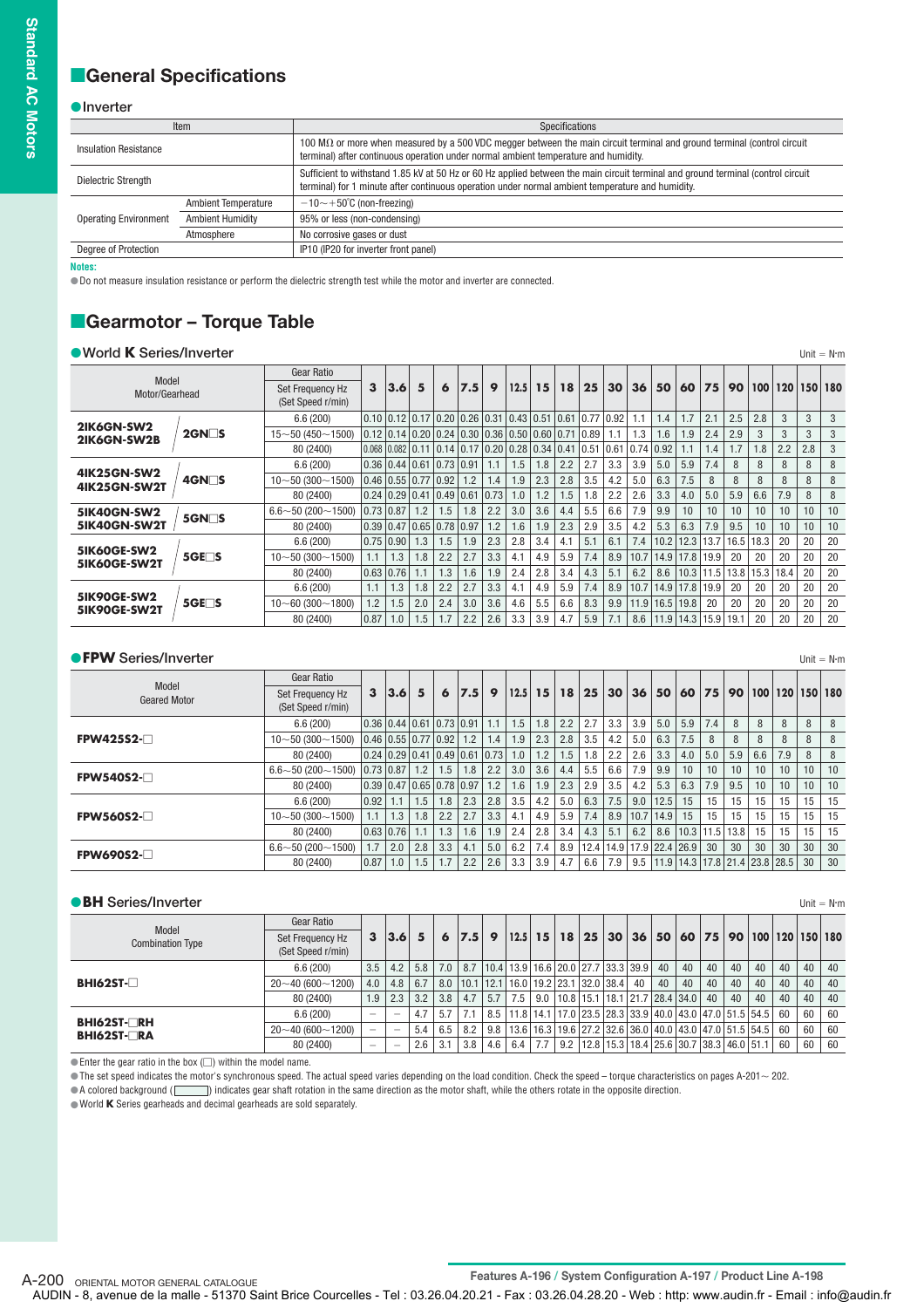## **E** Gearmotor - Torque Table When Right-Angle Gearhead is Attached

 $\rightarrow$  Page A-142

## **Permissible Overhung Load and Permissible Thrust Load**

Motor (Round Shaft Type) → Page A-15 Gearhead ➜ Page A-15

## **Permissible Load Inertia of Gearhead: J**

 $\rightarrow$  Page A-16

## **Speed - Torque Characteristics**

#### **World K Series**

**FE100C**/**2IK6GN(A)-SW2**, **2IK6GN(A)-SW2B**



**FE100C**/**5IK60GE(A)-SW2**, **5IK60GE(A)-SW2T**



**Note:**



**FE100C**/**4IK25GN(A)-SW2**, **4IK25GN(A)-SW2T**

**FE100C**/**5IK90GE(A)-SW2**, **5IK90GE(A)-SW2T**



#### **FE100C**/**5IK40GN(A)-SW2**, **5IK40GN(A)-SW2T**



**Standard AC Motors**

**Standard AC Motors** 

**Intro duction**

Introduction

**Induction Motors**

**Reversible** 

Electro-<br>magnetic Brake<br>Motors

**Specifications A-198 / Characteristics A-201 / Dimensions A-202 / Connection and Operation A-203** A-201

Frequency and speed displayed on the product are set values. The actual speed varies depending on the load conditions.

AUDIN - 8, avenue de la malle - 51370 Saint Brice Courcelles - Tel : 03.26.04.20.21 - Fax : 03.26.04.28.20 - Web : http: www.audin.fr - Email : info@audin.fr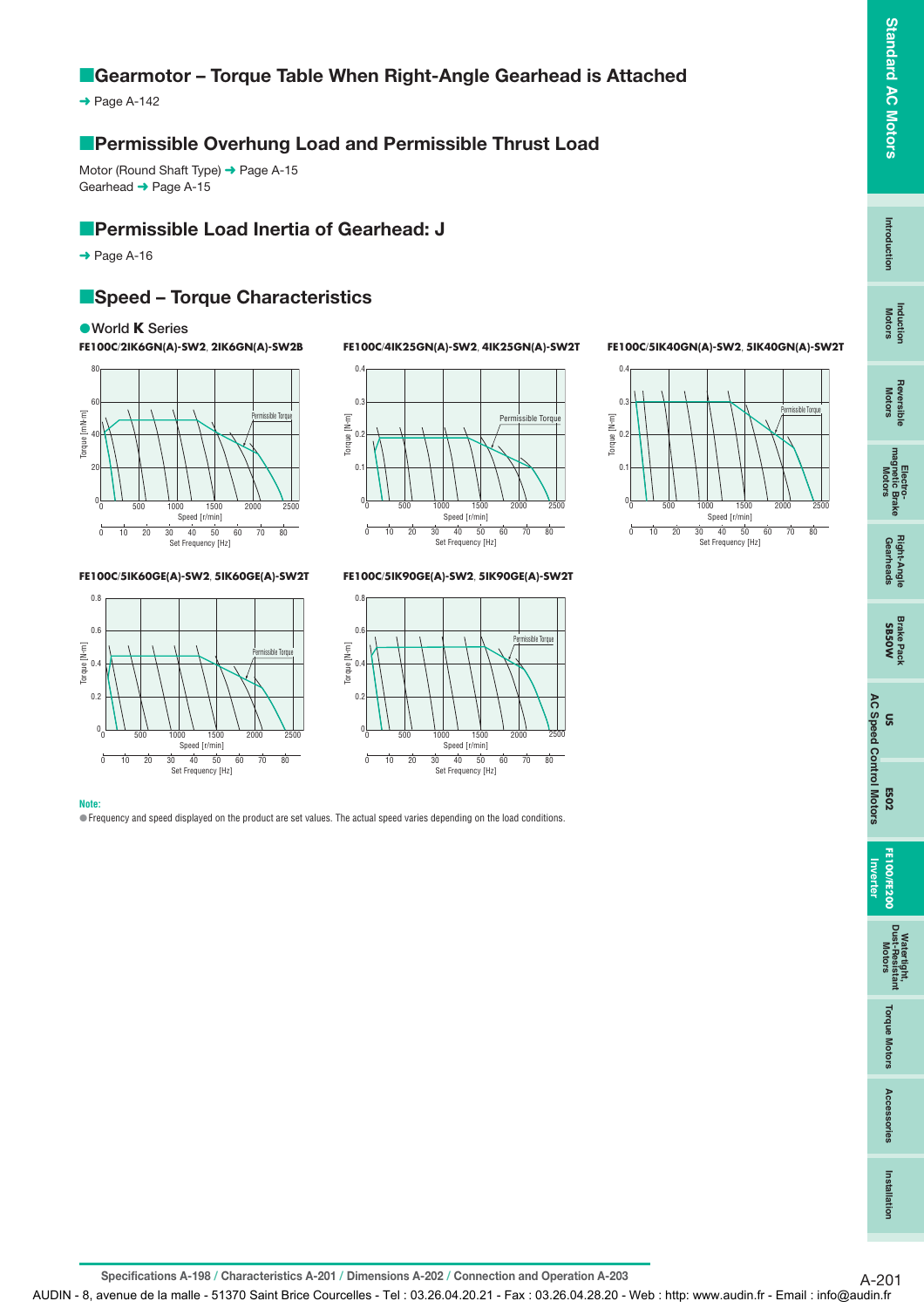**Standard AC Motors Standard AC Motors**

**FPW Series FE100C**/**FPW425S2-**



**FE100C**/**FPW540S2-**



**FE100C**/**FPW560S2-**



#### **FE100C**/**FPW690S2-**



**BH Series**

#### **FE200C**/**BHI62ST-** (**RH**, **RA**), **BHI62ST-A**



The values for combination type and geared motors apply to the motor only.

 $\bullet$  Enter the gear ratio in the box ( $\Box$ ) within the model name.

**Note:**

Frequency and speed displayed on the product are set values. The actual speed varies depending on the load conditions.

#### **Dimensions (Unit = mm)** -

#### **Inverter** ● Inverter **● Panel Cut-Out for Inverter FE100C**, **FE200C**  $2\times$   $64.5$ L1 15.5  $52 - 0.2$  $L2$  10 60 Slit Protective Earth Terminal  $\overline{18}$ <br> $\overline{18}$  $90_{\pm 0.2}$ Б M4 .<br>2 Pitch 8.89 9 $0^{+0.2}$ 100  $\approx$  $\overline{\overline{\mathsf{v}}}$  $\frac{1}{0}$ Protective Earth Terminal 曲 M4  $53^{+1}$ 2 $\times$ ф4.5 Thru  $7\times$ M3.5 Inverter Model | L1 | L2 | Mass (kg) **FE100C** 111 96.5 0.4 **FE200C** 141 126.5 0.5

A-202 ORIENTAL MOTOR GENERAL CATALOGUE<br> **Features A-196 / System Configuration A-197 / Product Line A-198** AUDIN - 8, avenue de la malle - 51370 Saint Brice Courcelles - Tel : 03.26.04.20.21 - Fax : 03.26.04.28.20 - Web : http: www.audin.fr - Email : info@audin.fr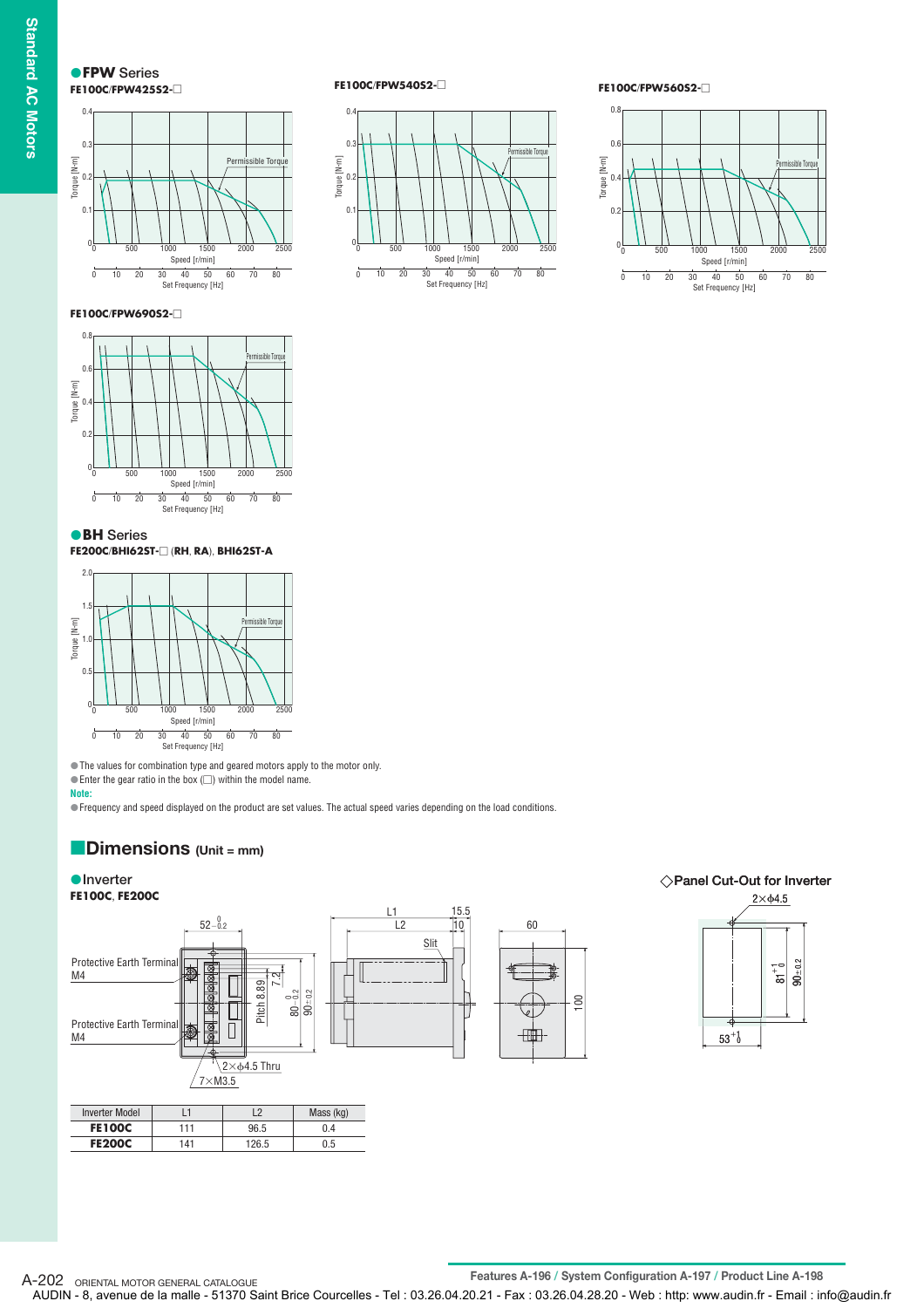## **Connection and Operation**

#### **Names and Functions of Inverter Parts**

#### **Inverter Front Panel**

**Note:**

**TB1:**

**Note:**

**Inverter Rear Panel**

**Main Circuit Terminals**

**Protective Earth Terminals (2 Locations)** 

| <b>POWER LED</b>                                                                       |                               | <b>Set Frequency Display LED</b>                          |
|----------------------------------------------------------------------------------------|-------------------------------|-----------------------------------------------------------|
| Lights in green<br>when the power is<br>supplied.                                      | INVERTER<br>MODEL FE100C      | Lights in orange when the<br>frequency is displayed.      |
|                                                                                        | PWR<br>thrin                  |                                                           |
| <b>Speed Display</b>                                                                   |                               | <b>Set Speed Display LED</b><br>Lights in orange when the |
| Displays the set<br>frequency, set speed<br>or alarm code if an<br>alarm is activated. | LOW<br><b>HIGH</b>            | speed is displayed.                                       |
| <b>Speed Potentiometer</b>                                                             |                               |                                                           |
| Used to adjust the<br>motor speed.                                                     | <b>RUN</b><br><b>STAND-BY</b> | <b>RUN/STAND-BY Switch</b><br>Used to run/stop the motor. |
|                                                                                        |                               |                                                           |
| <b>Heat Radiation Vents (Bottom)</b>                                                   |                               |                                                           |

the heat sink.

⊕

Another vents is provided on the opposite side of

The speed shown on the speed display is set value, not the actual speed of the motor output shaft.

 $(t)$  $k + 1$  $\left| \left( \cdot \right| \right)$ 洲  $\langle \phi \rangle$ 

 $(4)$ 

 $k\rightarrow$ 

#### **Mounting Hole** б **Motor Output Power Select Switch** Used to set the motor output power. **FE100:** 6 W/25 W/40 W/60 W/90 W **FE200:** 25 W/40 W/60 W/90 W/200 W  $\mathbb{C}$ **Rotation Direction Select Switch** Used to change the rotation direction of motor. Ø **Gear Ratio Setting Switch** Set the gear ratio of the gearhead. The set speed shown on the speed display can be changed to the speed based on the gear ratio.

V Motor connection terminal

DL1<br>
Reactor connection terminal<br>
DL2

L1 Power supply connection terminal L2

X0 RUN/STOP X1 FWD/REV X2 Alarm reset

C0 SG (Common)

Y0 Running C1 | Common Y1 Alarm C<sub>2</sub> Common

X3 External speed setting input

Terminal Terminal Name

 $NC$   $\qquad$   $\qquad$ 

**I/O Signal Terminals TB2, TB3**



**Deceleration Time Potentiometer** Used to set the deceleration time of motor.

**Standard AC Motors**

**Standard AC Motors** 

**Intro duction**

Introductior

**Induction Motors**

## Ā

Right-Angle<br>Gearheads

# **US**

**AC Speed Control Motors AC Speed Control Motors ES02**

## Dust **Motors** atertight,<br>i-Resistant

**Watertight, Dust-Resistant Motors Torque Motors Accessories Torque Motors** 

Acces: iories

**Installation**

Installation

S1 Remote/Local switching

DL1 and DL2 are connected by a short bar at shipment.

S2 Remote/Local switching<br>
S2 Remote/Local switching

(RUN/STOP)

(Rotation direction)

 $S4$  Carrier frequency switching  $\begin{array}{ccc} & | & \text{ON} : 10 \text{ kHz} \\ \text{OFT} : 15 \text{ kHz} \end{array}$ 

S3 Sink/Source switching ON : Source Input

S5 Set speed display switching ON : Displayed in set speed (r/min)

**DIP Switches SW1**

#### $\diamondsuit$ Inverter Front Panel is Removed is Removed in Front Panel is Removed in American and International International International International International International International International International Intern

**Main Circuit Terminals TB1** Terminal Name | Name

 $\overline{U}$ 

W

TB2 (Input)

 TB3 (Output)

No. Function Description

**TB2:**

**TB3:**

**Input Signal Terminals**

**Output Signal Terminals SW1: DIP Switches**

OFF : Sink Input

OFF : 15 kHz

Specifications A-198 / Characteristics A-201 / Dimensions A-202 / Connection and Operation A-203

AUDIN - 8, avenue de la malle - 51370 Saint Brice Courcelles - Tel : 03.26.04.20.21 - Fax : 03.26.04.28.20 - Web : http: www.audin.fr - Email : info@audin.fr

ON : Operation by external input signals (remote) OFF : Operation using the RUN/STAND-BY switch (local)

ON : Operation by external input signals (remote) OFF : Operation using the rotation direction select switch (local)

OFF : Displayed in set frequency (Hz)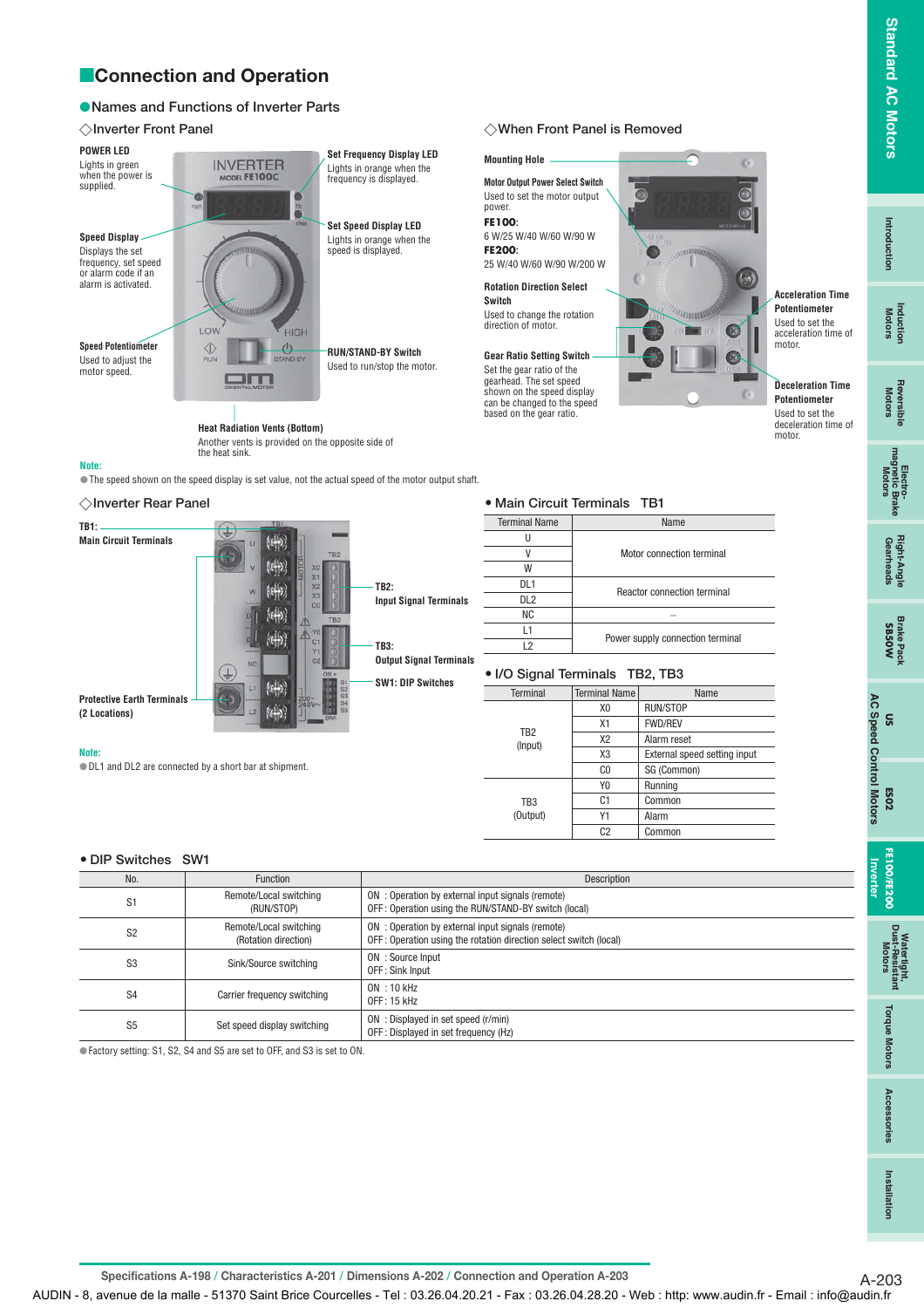### **Connection Diagram**

This connection diagram shows an example of single-phase 200-240 VAC specifications.



**Applicable Crimp Terminals**

**Main Circuit Connection Terminal (M3.5)**

**Round Terminal with Insulation**



**Protective Earth Terminal (M4) Round Terminal with Insulation**



#### **I/O Terminals**

When a crimp terminal is used for connection, use such terminals as shown below.

A crimp terminal used varies with the size of wire. Also, applicable wire size when the terminals below are used is  $AWG20~18$ .

[Manufacturer: Phoenix Contact] AI0.5-6 Applicable wire size AWG20 (0.5 mm2) AI0.75-6 Applicable wire size AWG18 (0.75 mm2)



 $*1$  If the grounding resistance exceeds 0.1  $\Omega$ , motor should be grounded directly.

**∗2** Remove the short bar when connecting a DC reactor.

 $*3$  Input signals X0, X1 and X2 apply when the inverter is connected by mechanical contacts or by means of sequence connection using a source transistor (0 V, common).

4 The I/O signal connection terminals conform to SELV circuit and are isolated from dangerous voltages by means of reinforced ✽ insulation.

Connect the inverter and motor using a dedicated connection cable (sold separately). The maximum wiring distance is 20 m. Connection cables ➜ Page A-239

Keep the I/O signal cable to a length of 10 m or below, and separate it from power lines. When setting speed externally, use a twisted-pair shielded wire, shielded wire, etc.

Do not share the grounding cable with a welder or other power equipment.

If multiple inverters are used, pay attention not to loop the cables.

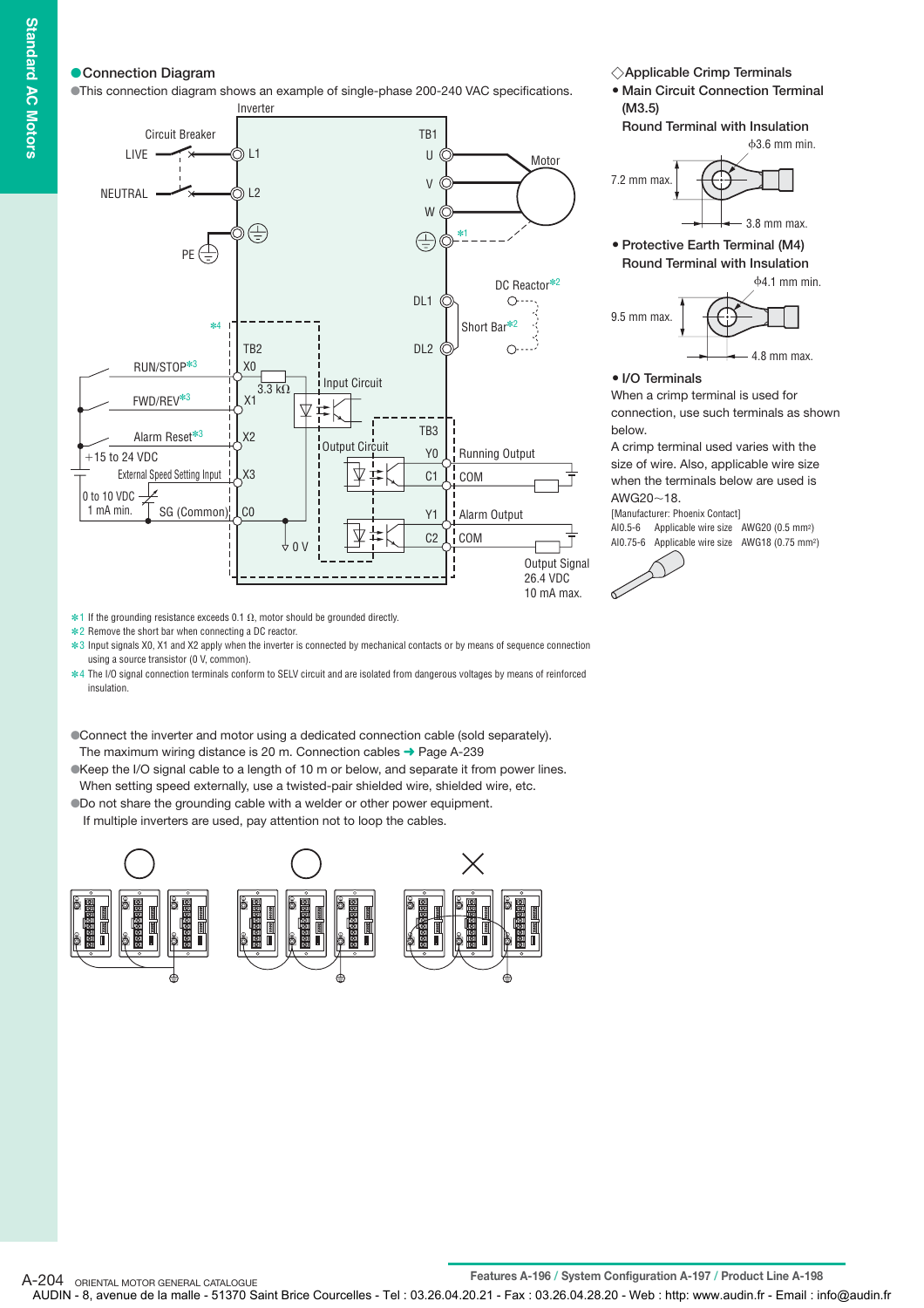# **Standard AC Motors Standard AC Motors**

**Inverter**

#### **Operation**

#### **Before Operation**

Set the motor output power select switch in accordance with the motor to be combined. If the motor output power setting is incorrect, it may cause heat generation or insufficient torque.



## **Operation on the Inverter Front Panel**

#### **Run/Stop**

Setting the RUN/STAND-BY switch to RUN will cause the motor to run, while setting it to STAND-BY will stop the motor.

#### **• Rotation Direction Setting**

To set the rotation direction, remove the front panel and change the rotation direction to switch FWD (clockwise) or REV (counterclockwise).



#### **Operation via External Input Signals**

Change the DIP switch settings on the inverter rear panel.

S1 (ON) : Motor runs or stops via external input.

S2 (ON) : Rotation direction changes via external input.

Once the DIP switch settings have been changed, the motor can be run/stopped using the RUN/STOP signal and its rotation direction can be controlled using the FWD/REV signal.



## **Speed Setting**

The motor speed can be set using the two methods explained below.



The motor rotates at either speed  $\textcircled{1}$  or  $\textcircled{2}$ , which is the higher setting. When the motor is to be rotated by external DC voltage, keep the speed potentiometer on the inverter at the LOW end.

#### **Acceleration/Deceleration Time Setting**

When starting, the motor accelerates at the specified acceleration time. When stopped, it decelerates at the specified deceleration time. The acceleration time and deceleration time can be set in a range of 0.1 to 30 seconds.



**Acceleration/Deceleration Time Characteristics** The graph below shows the acceleration/deceleration time characteristics (representative values) at 80 Hz (2400 r/min).



(Representative values)

### **Display Mode Switching**

While the motor is running, the set speed is displayed in frequency (Hz). You can change the display to set speed (r/min) by the DIP switch on the inverter rear panel.

### **DIP Switch Settings**

S5 (OFF) : Displayed in set frequency (Hz) S5 (ON) : Displayed in set speed (r/min)

**Specifications A-198 / Characteristics A-201 / Dimensions A-202 / Connection and Operation A-203** A-205

AUDIN - 8, avenue de la malle - 51370 Saint Brice Courcelles - Tel : 03.26.04.20.21 - Fax : 03.26.04.28.20 - Web : http: www.audin.fr - Email : info@audin.fr